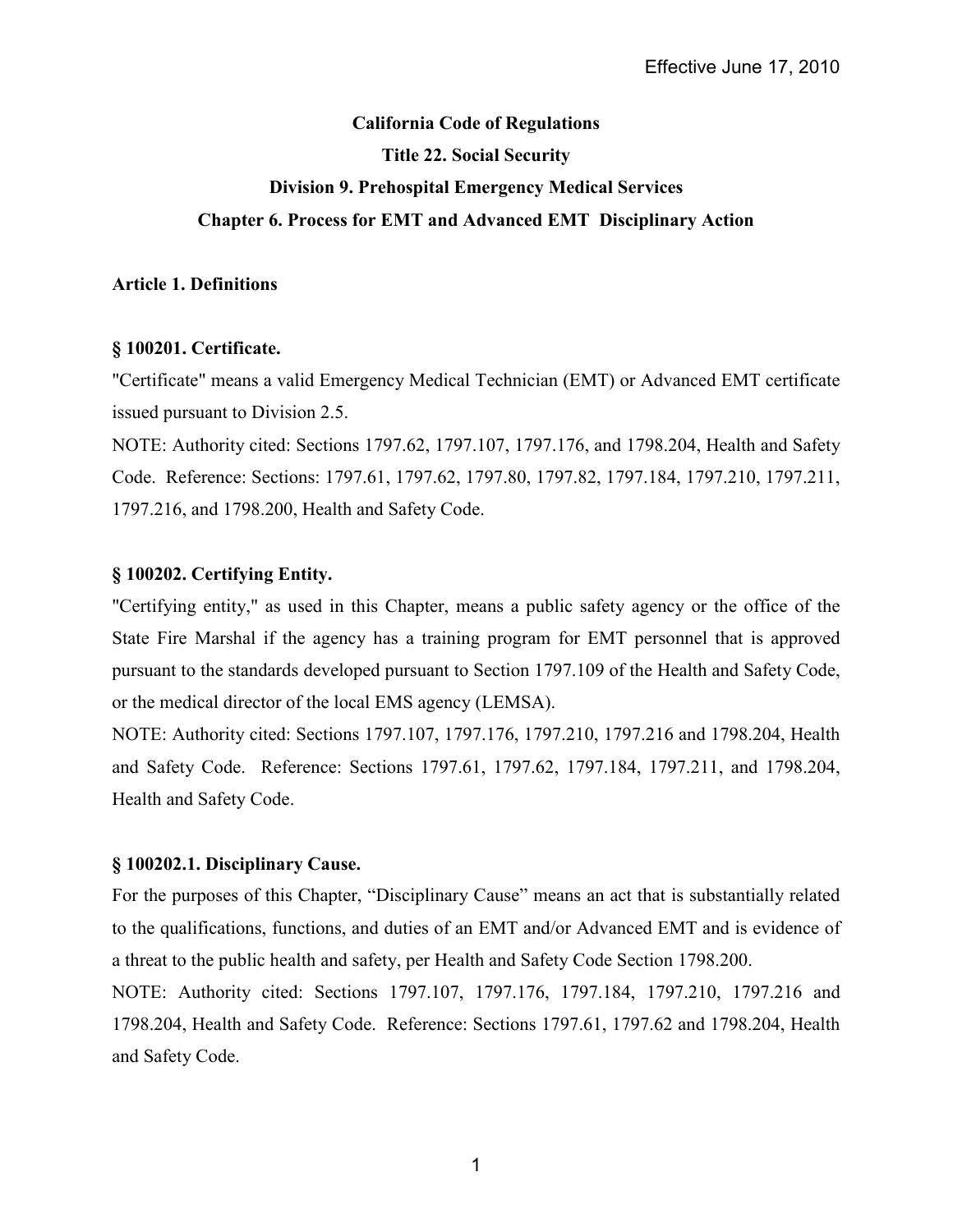# **§ 100203. Division 2.5.**

"Division 2.5" means Division 2.5 of the Health and Safety Code, the Emergency Medical Services System and Prehospital Emergency Medical Care Personnel Act.

NOTE: Authority cited: Sections 1797.107, 1797.176, 1797.184, and 1798.204, Health and Safety Code. Reference: Section 1798.204, Health and Safety Code.

# **§ 100204. Medical Director.**

For the purposes of this Chapter, "medical director" means the medical director of the LEMSA, pursuant to Section 1797.202(a) of the Health and Safety Code.

NOTE: Authority cited: Sections 1797.62, 1797.107, 1797.176, 1797.184, and 1798.204, Health and Safety Code. Reference: Section 1797.202, Health and Safety Code.

# **§ 100205. Multiple Certificate Holder.**

"Multiple Certificate Holder" means a person who holds an EMT and Advanced EMT or EMT-II certificate issued pursuant to Division 2.5.

NOTE: Authority cited: Sections 1797.107, 1797.l76, 1797.184, and 1798.204, Health and Safety Code. Reference: Sections 1797.61, 1797.62, 1797.80, 1797.82, 1797.210, 1797.216 and 1798.204, Health and Safety Code.

# **§ 100206. Relevant Employer(s).**

"Relevant employer(s)" means those ambulance services permitted by the Department of the California Highway Patrol or a public safety agency, that the certificate holder works for or was working for at the time of the incident under review, as an EMT or Advanced EMT either as a paid employee or a volunteer.

NOTE: Authority cited: Sections 1797.107, 1797.176, 1797.184, and 1798.204, Health and Safety Code. Reference: Section 1797.61, 1798.200, 1798.204, Health and Safety Code.

## **§100206.1. Discipline**

"Discipline" means either a disciplinary plan taken by a relevant employer pursuant to Section 100206.2 of this Chapter or certification action taken by a medical director pursuant to Section 100204 of this Chapter, or both a disciplinary plan and certification action.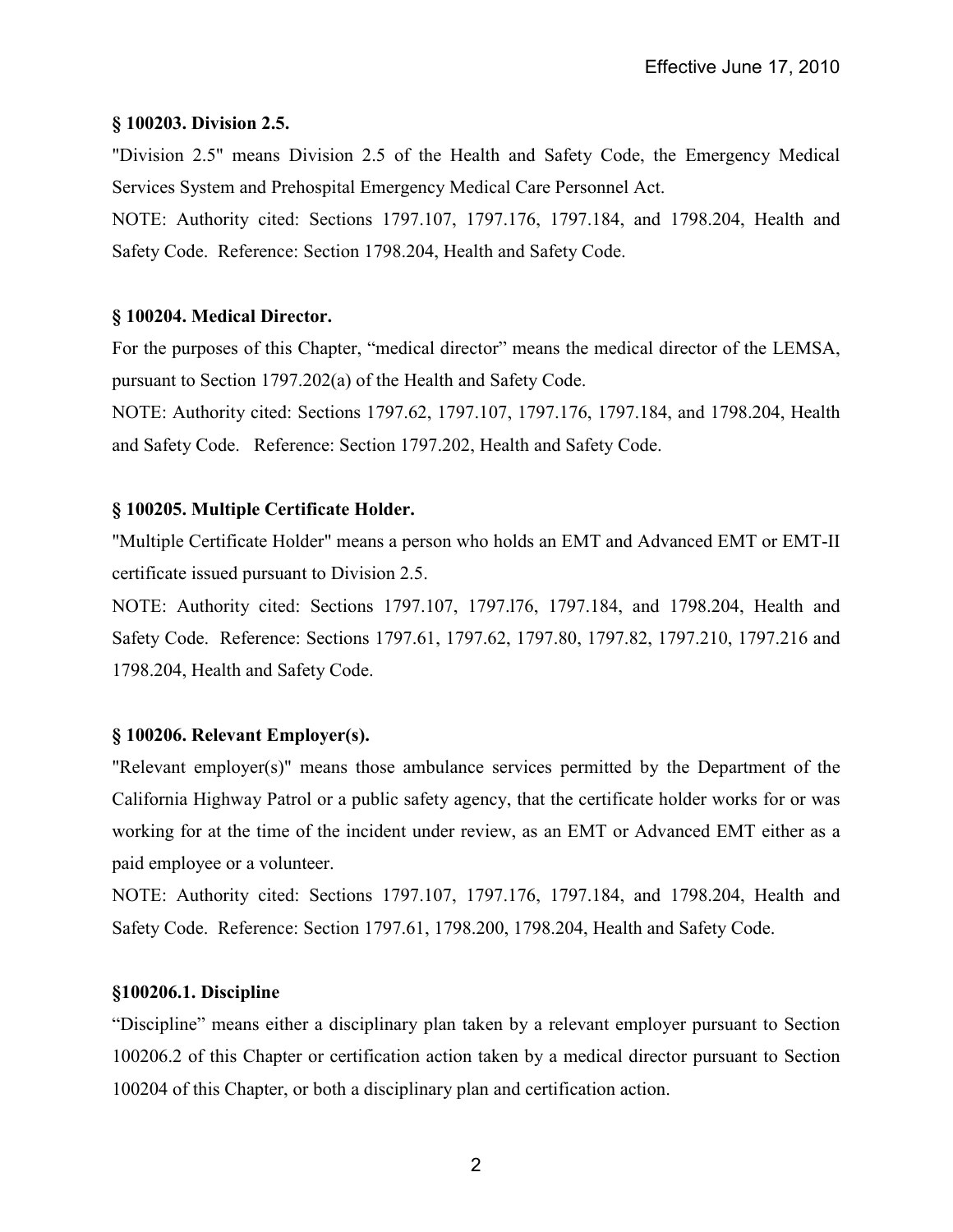NOTE: Authority cited: Sections 1797.107, 1797.176, 1797.184, and 1798.204, Health and Safety Code. Reference: Section 1797.61, 1798.200, 1798.204, Health and Safety Code.

#### **§ 100206.2. Disciplinary Plan.**

"Disciplinary Plan" means a written plan of action that can be taken by a relevant employer as a consequence of any action listed in Section 1798.200 (c).

NOTE: Authority cited: Sections 1797.107, 1797.176, 1797.184, and 1798.204, Health and Safety Code. Reference: Section 1798.200, 1798.204, Health and Safety Code.

#### **§ 100206.3. Certification Action.**

"Certification Action" means those actions that may be taken by a medical director that include denial, suspension, revocation of a certificate, or placing a certificate holder on probation. NOTE: Authority cited: Sections 1797.107, 1797.176, 1797.184, and 1798.204, Health and Safety Code. Reference: Section 1797.204, 1798.200, Health and Safety Code.

#### **§ 100206.4. Model Disciplinary Orders**

"Model Disciplinary Orders" (MDOs) means the "RECOMMENDED GUIDELINES FOR DISCIPLINARY ORDERS AND CONDITIONS OF PROBATION FOR EMT (BASIC) AND ADVANCED EMT" (EMSA document #134, 4/1/2010) which were developed to provide consistent and equitable discipline in cases dealing with disciplinary cause.

NOTE: Authority cited: Sections 1797.107, 1797.176, 1797.184, and 1798.204, Health and Safety Code. Reference: Section 1797.61, 1798.200, 1798.204, Health and Safety Code.

## **Article 2. General Provisions**

#### **§ 100207. Application of Chapter.**

(a) The certifying entity, relevant employer, or LEMSA shall adhere to the provisions of this Chapter, in applicable situations, when investigating or implementing any actions for disciplinary cause.

(b) In order to take disciplinary or certification action on an EMT, Advanced EMT, or EMT-II, it must first be determined that a disciplinary cause has occurred by the applicant or certificate

3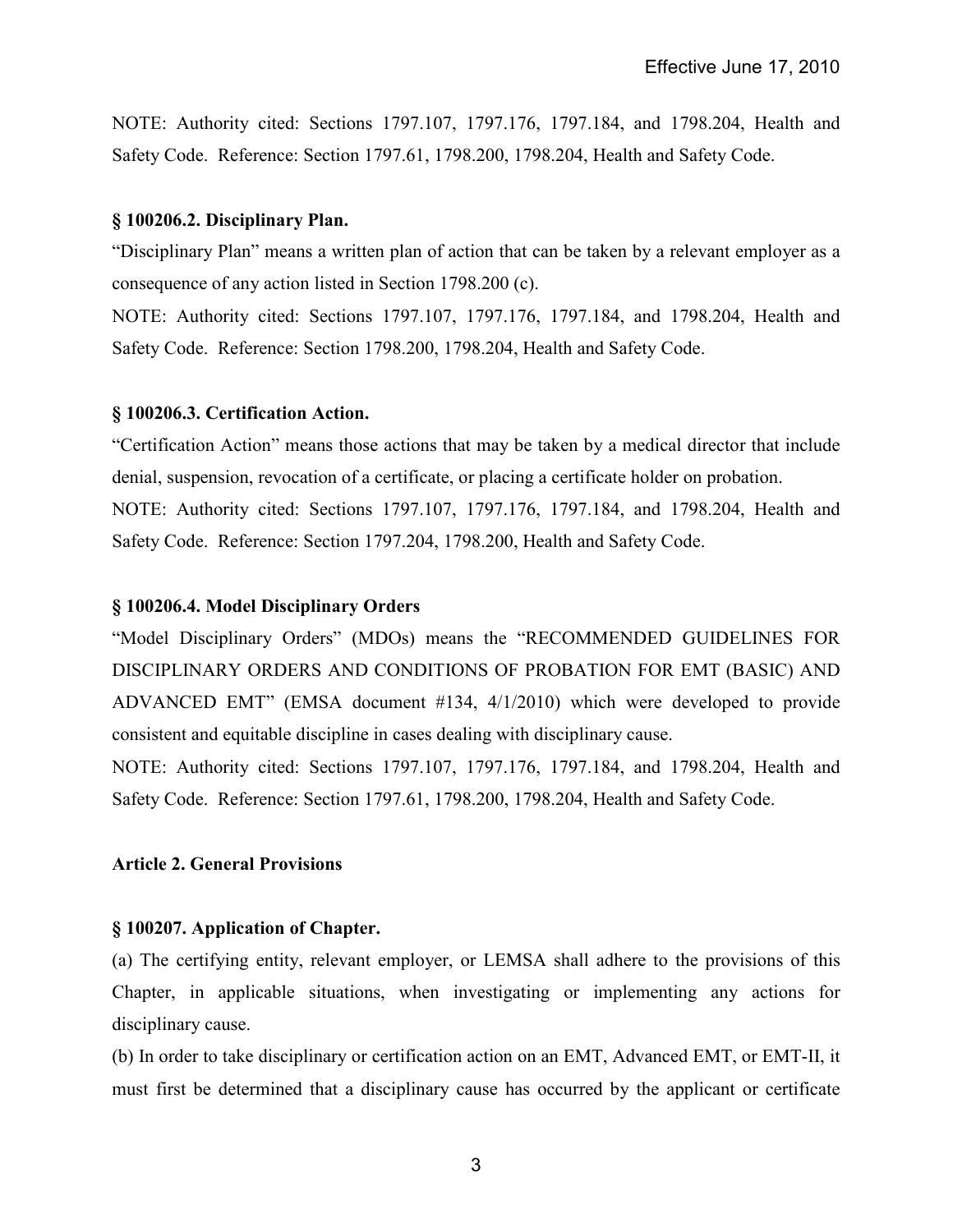holder and there exists a threat to the public health and safety, as evidenced by the occurrence of any of the actions listed in Section 1798.200(c) of the Health and Safety Code by the applicant or certificate holder.

(c) An application for certification or recertification shall be denied without prejudice and does not require an administrative hearing, when an applicant does not meet the requirements for certification or recertification, including but not limited to, failure to pass a certification or recertification examination, lack of sufficient continuing education or documentation of a completed refresher course, failure to furnish additional information or documents requested by the certifying entity, or failure to pay any required fees. The denial shall be in effect until all requirements for certification or recertification are met. If a certificate expires before recertification requirements are met, the certificate shall be deemed a lapsed certificate and subject to the provisions pertaining to lapsed certificates.

(d) Nothing in this Chapter shall be construed to limit the authority of a base hospital medical director to provide supervision and medical control for prehospital emergency medical care personnel, as specified in local medical control policies and procedures, developed pursuant to requirements of Division 2.5 and of Chapters 3 and 4 of this division for medical control and supervision.

NOTE: Authority cited: Sections 1797.107, 1797.176, 1797.184, and 1798. 204, Health and Safety Code. Reference: Sections 1797.61, 1797.62, 1797.176, 1797.202, 1797.210, 1797.216, 1797.220, 1798, 1798.100, 1798.102, 1798.200 and 1798.204, Health and Safety Code.

# **§ 100208. Substantial Relationship Criteria for the Denial, Placement on Probation, Suspension, or Revocation of a Certificate.**

(a) For the purposes of denial, placement on probation, suspension, or revocation of a certificate, pursuant to Section 1798.200(c) of the Health and Safety Code, a crime or act shall be considered to be substantially related to the qualifications, functions, or duties of a certificate holder if to a substantial degree it evidences unfitness of a certificate holder to perform the functions authorized by the certificate in that it poses a threat to the public health and safety.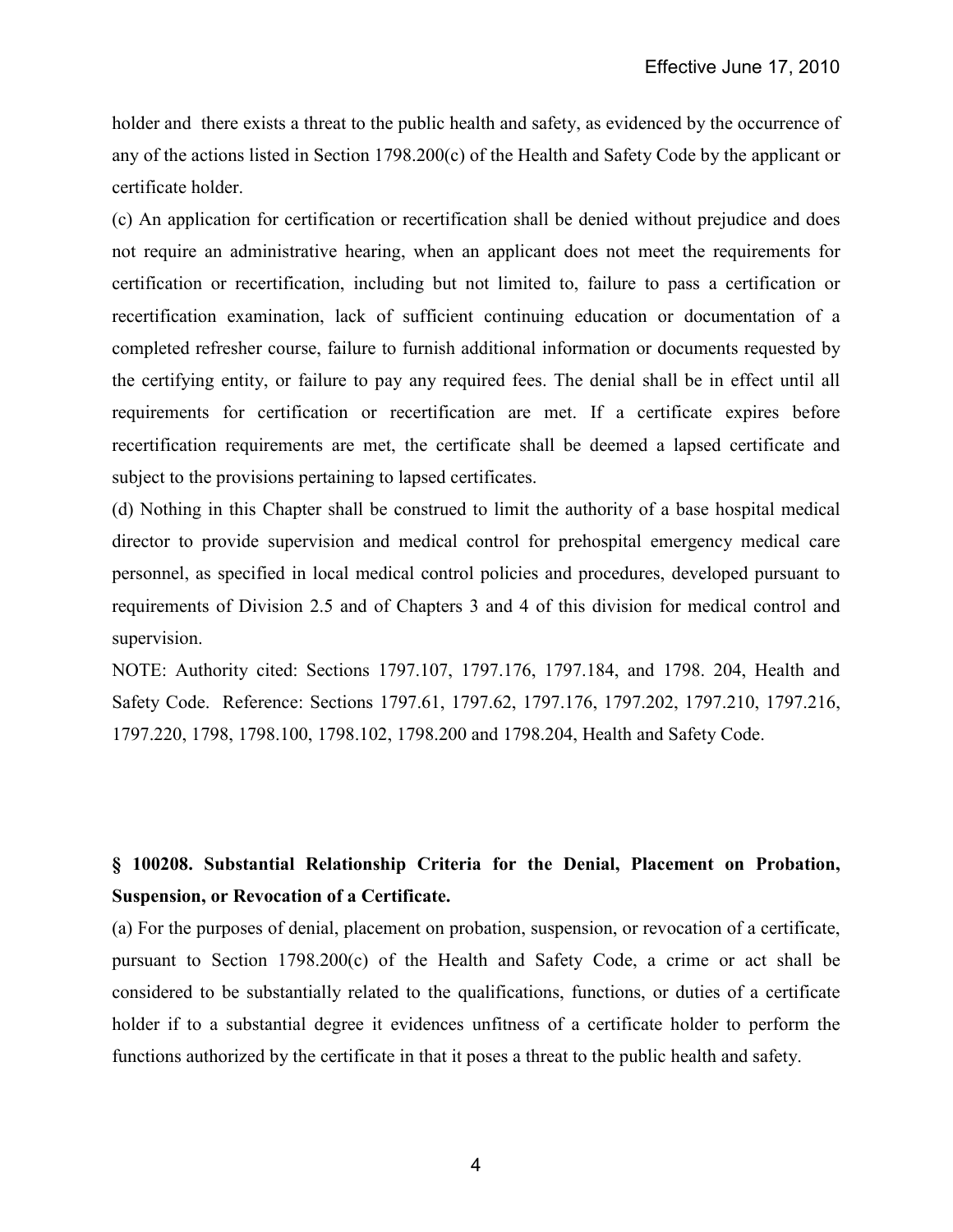(b) For the purposes of a crime, the record of conviction or a certified copy of the record shall be conclusive evidence of such conviction.

(1) "Crime" means any act in violation of the penal laws of this state, any other state, or federal laws. This also means violation(s) of any statute which impose criminal penalties for such violations.

(2) "Conviction" means the final judgment on a verdict of finding of guilty, a plea of guilty, or a plea of nolo contendere.

(c) The LEMSA, when determining the certification action to be imposed or reviewing a petition for reinstatement or reduction of penalty under Section 11522 of the Government Code, shall evaluate the rehabilitation of the applicant and present eligibility for certification of the respondent. When the certification action warranted is probation, denial, suspension, or revocation the following factors may be considered:

 $(1)$  Nature and severity of the act(s), offense(s), or crime(s) under consideration;

- (2) Actual or potential harm to the public;
- (3) Actual or potential harm to any patient;
- (4) Prior disciplinary record;
- (5) Prior warnings on record or prior remediation;
- (6) Number and/or variety of current violations;
- (7) Aggravating evidence;
- (8) Mitigating evidence;
- (9) Rehabilitation evidence;

(10) In the case of a criminal conviction, compliance with terms of the sentence and/or courtordered probation;

(11) Overall criminal record;

(12) Time that has elapsed since the act(s) or offense(s) occurred;

- (13) If applicable, evidence of expungement proceedings pursuant to Penal Code 1203.4.
- (14) In determining appropriate certification disciplinary action, the LEMSA medical director may give credit for prior disciplinary action imposed by the respondent's employer.

NOTE: Authority cited: Sections 1797.107, 1797.176, 1797.184, 1798.200, and 1798.204, Health and Safety Code. Reference: Sections 1797.61, 1797.176, 1797.210, 1797.216, 1797.220, and 1798.200, Health and Safety Code.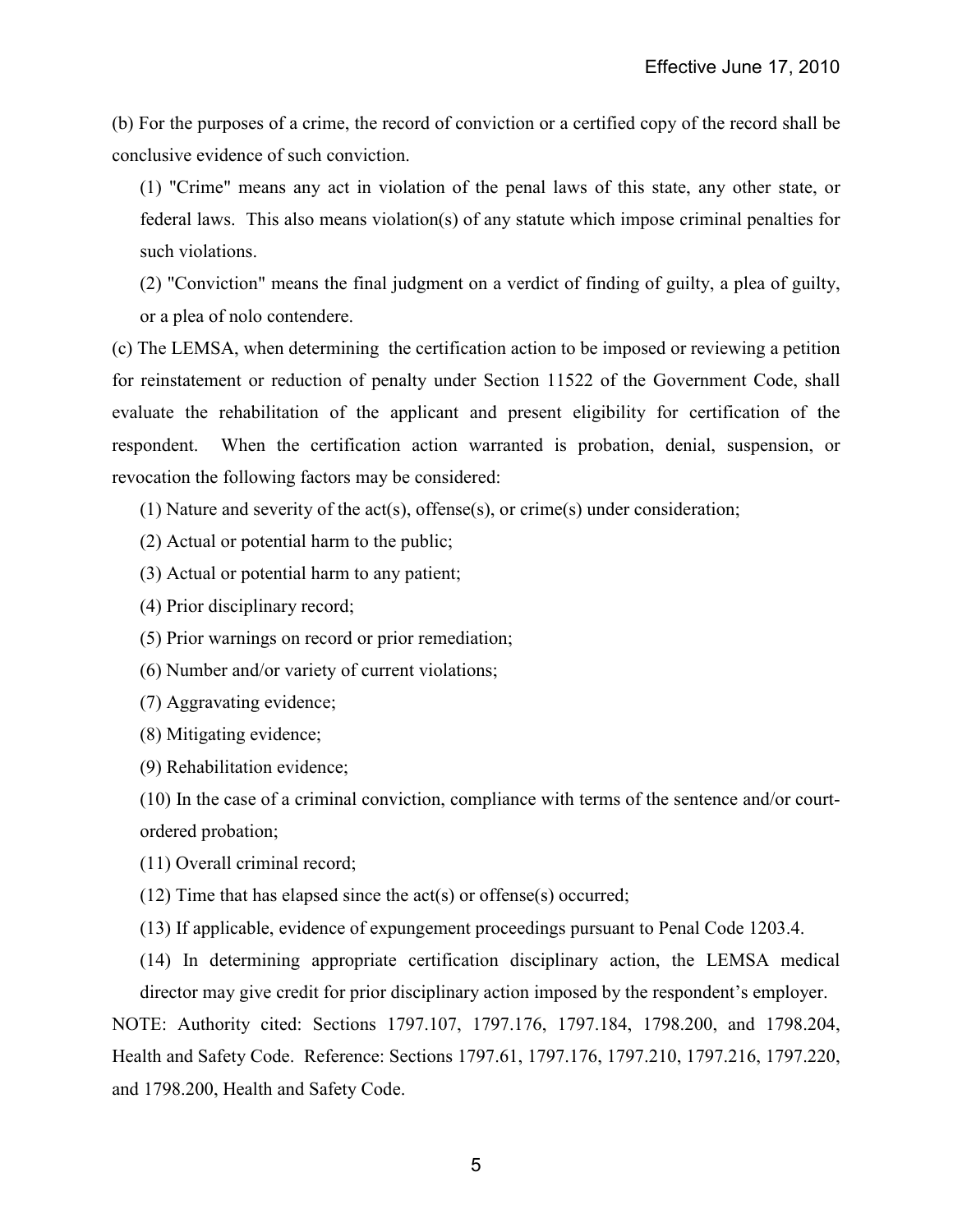## **§ 100208.1. Responsibilities of Relevant Employer.**

Under the provisions of this Chapter, relevant employers:

(a) May conduct investigations, according to the requirements of this Chapter, to determine disciplinary cause.

(b) Upon determination of disciplinary cause*,* the relevant employer may develop and implement, a disciplinary plan, in accordance with the MDOs.

(1) The relevant employer shall submit that disciplinary plan, along with the relevant findings of the investigation related to disciplinary cause to the LEMSA that issued the certificate, within three (3) working days of adoption of the disciplinary plan. In the case where the certificate was issued by a non-LEMSA certifying entity, the disciplinary plan shall be submitted to the LEMSA that has jurisdiction in the county in which the headquarters of the certifying entity is located.

(2) The employer's disciplinary plan may include a recommendation that the medical director consider taking action against the holder's certificate to include denial of certification, suspension of certification, revocation of certification, or placing a certificate on probation.

(c) Shall notify the medical director that has jurisdiction in the county in which the alleged action occurred within three (3) working days after an allegation has been validated as potential for disciplinary cause.

(d) Shall notify the medical director that has jurisdiction in the county in which the alleged action occurred within three (3) working days of the occurrence of any of following:

(1) The EMT or Advanced EMT is terminated or suspended for a disciplinary cause,

(2) The EMT or Advanced EMT resigns or retires following notification of an impending investigation based upon evidence that would indicate the existence of a disciplinary cause, or

(3) The EMT or Advanced EMT is removed from EMT or Advanced EMT -related duties for a disciplinary cause after the completion of the employer's investigation.

NOTE: Authority cited: Sections 1797.107, 1797.176, 1797.184, 1798.200, and 1798.204, Health and Safety Code. Reference: Sections 1797.61, 1797.176, 1797.200, 1797.210, 1797.211, 1797.220, and 1798.200, Health and Safety Code.

6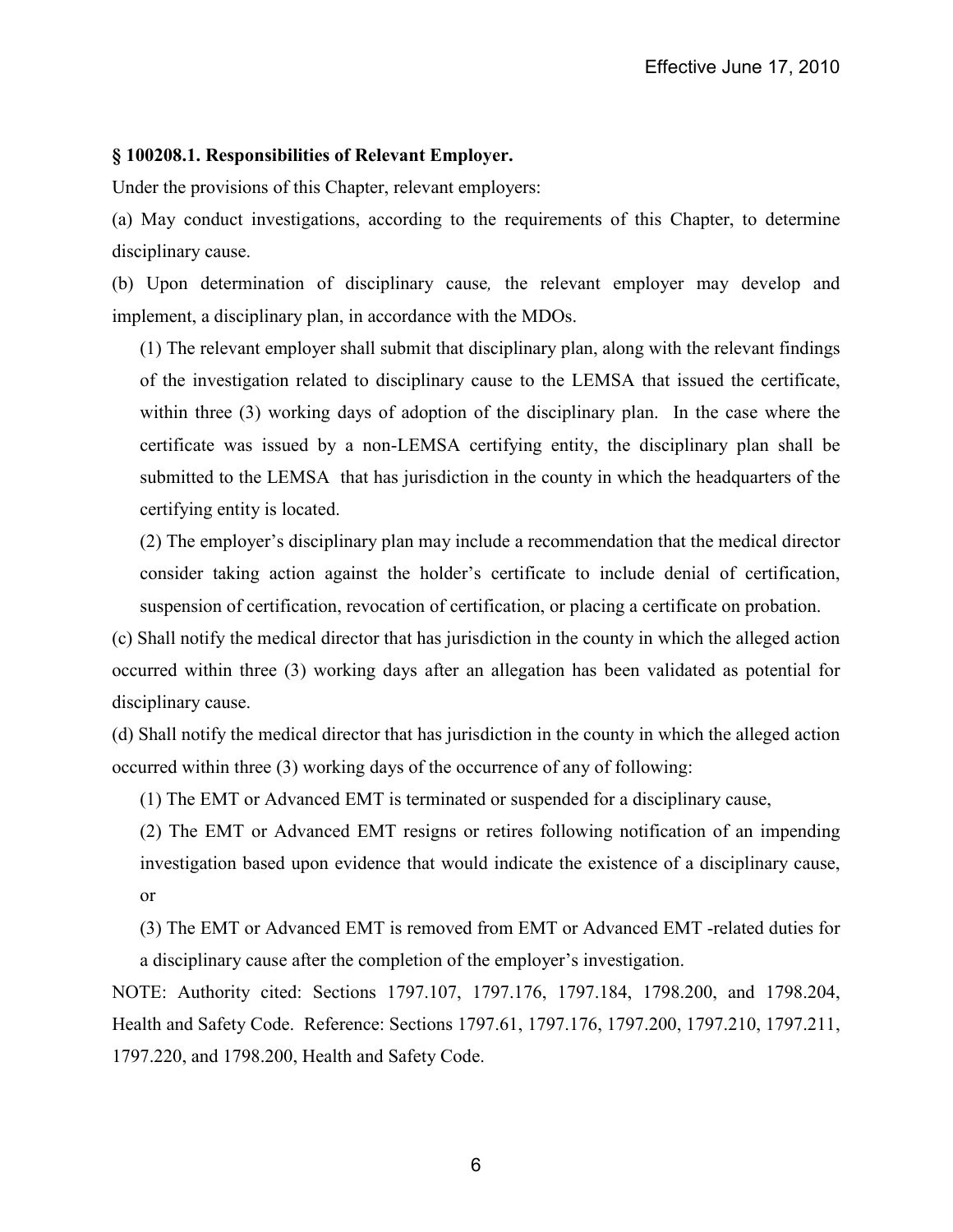## **§ 100209. Jurisdiction of the Medical Director.**

(a) The medical director who issued the certificate, or in the case where the certificate was issued by a non-LEMSA certifying entity, the LEMSA medical director that has jurisdiction in the county in which the headquarters of the certifying entity is located, shall conduct investigations to validate allegations for disciplinary cause when the certificate holder is not an employee of a relevant employer or the relevant employer does not conduct an investigation. Upon determination of disciplinary cause, the medical director may take certification action as necessary against an EMT or Advanced EMT certificate.

(b) The medical director may, upon determination of disciplinary cause and according to the provisions of this Chapter, take certification action against an EMT or Advanced EMT to deny, suspend, or revoke, or place a certificate holder on probation, upon the findings by the medical director of the occurrence of any of the actions listed in Health and Safety Code, Section 1798.200 (c) and for which any of the following conditions are true:

(1) The relevant employer, after conducting an investigation, failed to impose discipline for the conduct under investigation, or the medical director makes a determination that discipline imposed by the relevant employer was not in accordance with the MDOs and the conduct of the certificate holder constitutes grounds for certification action.

(2) The medical director determines, following an investigation conducted in accordance with this Chapter, that the conduct requires certification action.

(c) The medical director, after consultation with the relevant employer or without consultation when no relevant employer exists, may temporarily suspend , prior to a hearing, an EMT or Advanced EMT certificate upon a determination of the following:

(1) The certificate holder has engaged in acts or omissions that constitute grounds for revocation of the EMT or Advanced EMT certificate; and

(2) Permitting the certificate holder to continue to engage in certified activity without restriction poses an imminent threat to the public health and safety.

(d) If the medical director takes any certification action the medical director shall notify the Authority of the findings of the investigation and the certification action taken by using Form EMSA-CRI (10/01) through June 30, 2010. Commencing July 1, 2010 and thereafter, this information shall be entered directly into the Central Registry by the LEMSA taking certification action.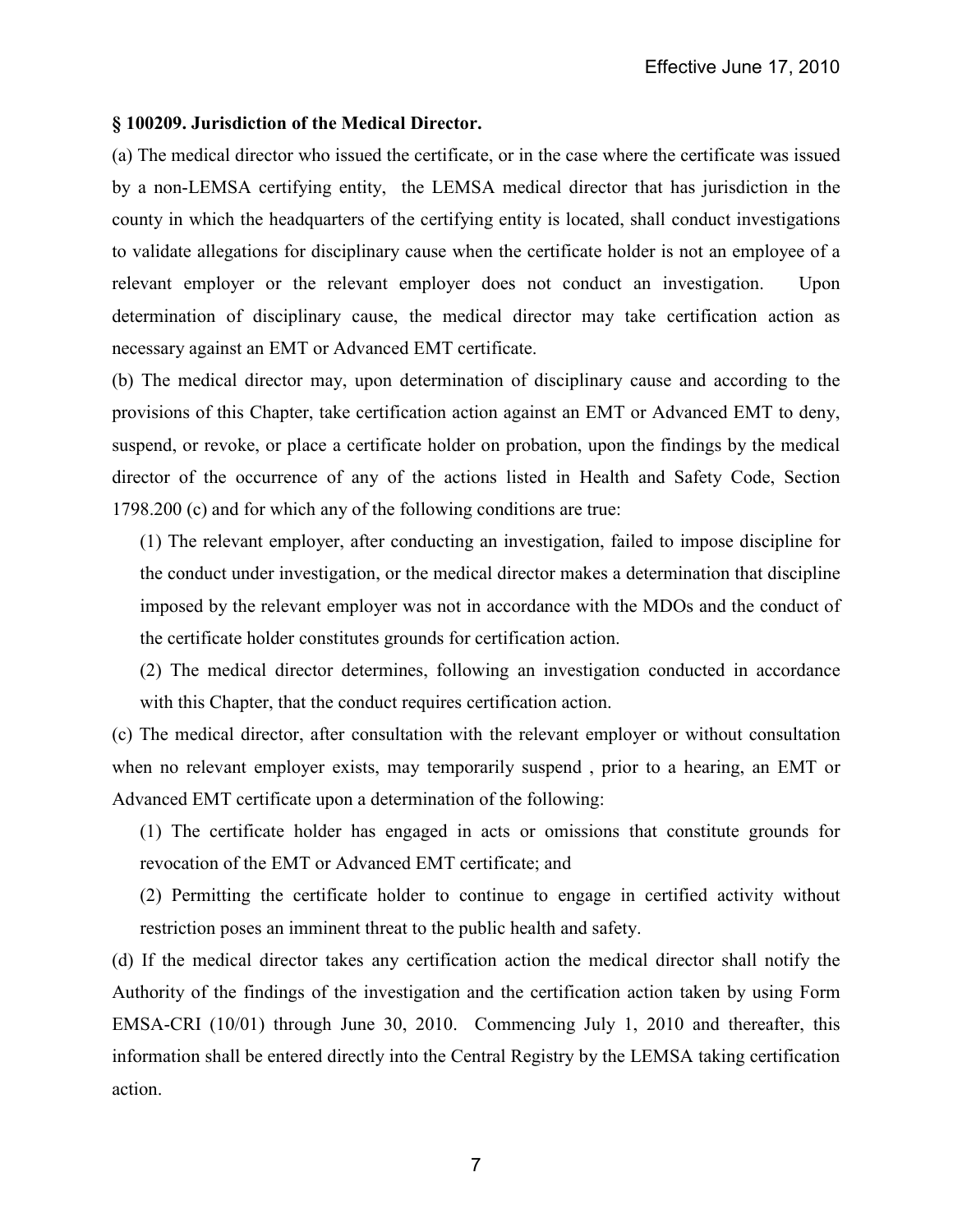NOTE: Authority cited: Sections 1797.107, 1797.176, 1797.184, and 1798.204, Health and Safety Code. Reference: Sections 1797.61, 1797.62, 1797.90, 1797.117, 1797.118, 1797.202, 1797.216, 1797.217, 1797.220, 1798, 1798.200 and 1798.204, Health and Safety Code.

## **Article 3. Evaluation and Investigation.**

## **§ 100210. Evaluation of Information.**

(a) A relevant employer who receives an allegation of conduct listed in Section 1798.200 (c) of the Health and Safety Code against an EMT or Advanced EMT and once the allegation is validated, shall notify the medical director of the LEMSA that has jurisdiction in the county in which the alleged violation occurred within three (3) working days, of the EMT's or Advanced EMT's name, certification number, and the allegation(s).

(b) A LEMSA that receives any complaint against an EMT or Advanced EMT shall forward the original complaint and any supporting documentation to the relevant employer for investigation pursuant to subsection (a) of this section, if there is a relevant employer, within three (3) working days of receipt of the information. If there is no relevant employer or the relevant employer does not wish to investigate the complaint, the medical director shall evaluate the information received from a credible source, including but not limited to, information obtained from an application, medical audit, or public complaint, alleging or indicating the possibility of a threat to the public health and safety by the action of an applicant for, or holder of, a certificate issued pursuant to Division 2.5.

(c) The relevant employer or medical director shall conduct an investigation of the allegations in accordance with the provisions of this Chapter, if warranted.

(d) Statewide public safety agencies shall provide the Authority with current relevant employer contact information for their individual agencies.

NOTE: Authority cited: Sections 1797.107, 1797.176, 1797.184, and 1798.204, Health and Safety Code. Reference: Sections 1797.61, 1797.62, 1797.90, 1797.176, 1797.202, 1797.220, 1798, 1798.200 and 1798.204, Health and Safety Code.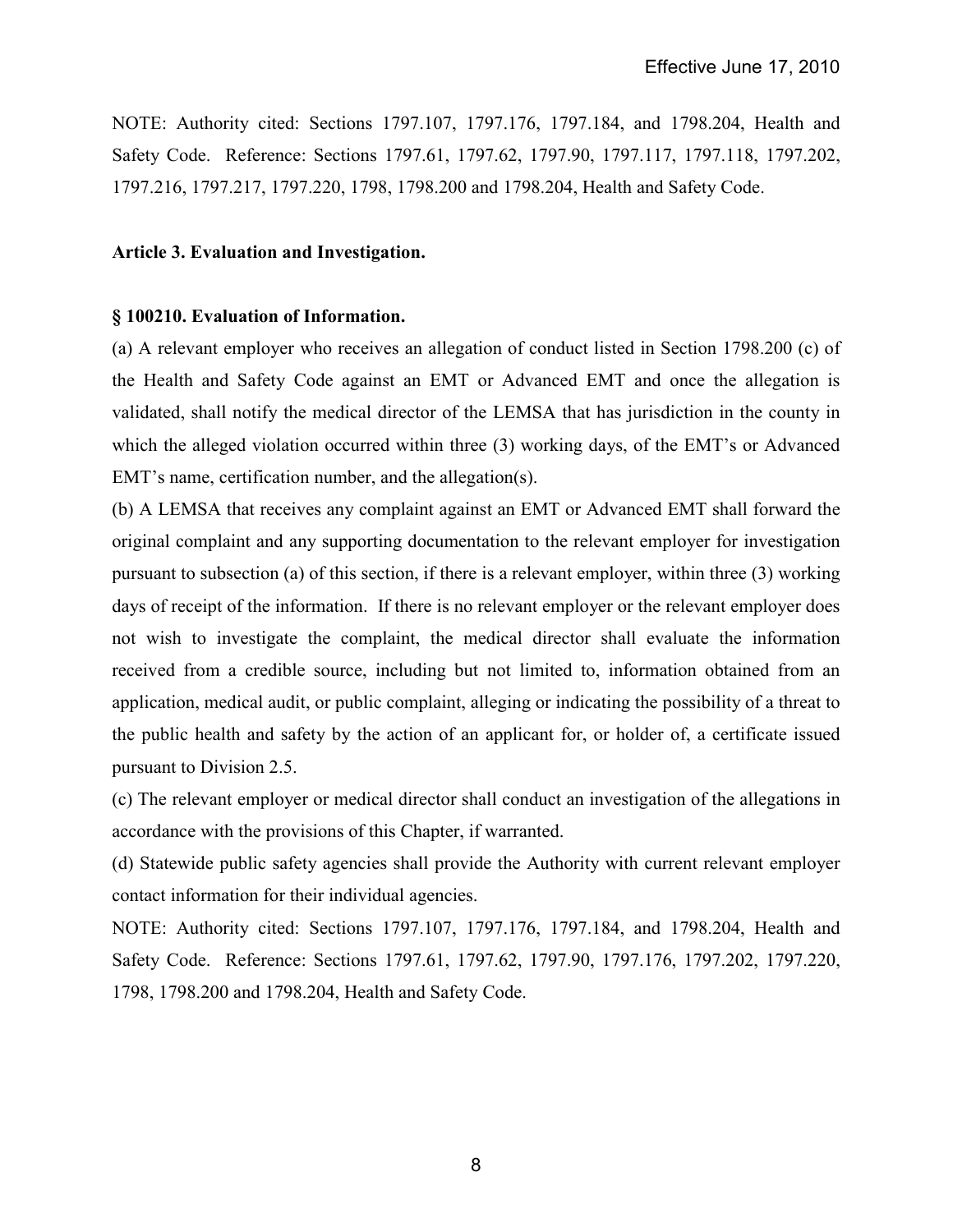## **§ 100211. Investigations Involving Firefighters**

(a) The rights and protections described in Chapter 9.6, Division 4 of Title 1 of the Government Code shall only apply to a firefighter during events and circumstances involving the performance of his or her official duties.

(b) All investigations involving EMT s, Advanced EMT's, and EMT-IIs who are employed by a public safety agency as a firefighter shall be conducted in accordance with Chapter 9.6, Division 4 of Title 1 of the Government Code, Section 3250 et. seq.

NOTE: Authority cited: Sections 1797.107, 1797.176 and 1798.204, Health and Safety Code. Sections 3250, 27727, Government Code. Reference: Sections 1797.90, 1797.176, 1797.202, 1797.220, and 1798.204, Health and Safety Code.

# **§ 100211.1. Due Process.**

The certification action process shall be in accordance with Chapter 5 (commencing with Section 11500) of Part 1 of Division 3 of Title 2 of the Government Code.

NOTE: Authority cited: Sections: 1797.107, 1797.176, 1797.184, and 1798.204, Health and Safety Code. Reference: Sections: 1798.200 and 1798.204, Health and Safety Code.

# **Article 4. Determination and Notification of Action**

## **§ 100212. Determination of Certification Action.**

(a) certification action relative to the individual's certificate(s) shall be taken as a result of the findings of the investigation.

(b) Upon determining the disciplinary or certification action to be taken as authorized by this Chapter, the relevant employer or medical director shall complete and place in the personnel file or any other file used for any personnel purposes by the relevant employer or LEMSA, a statement certifying the decision made and the date the decision was made. The decision must contain findings of fact and a determination of issues, together with the disciplinary plan and the date the disciplinary plan shall take effect.

(c) In the case of a temporary suspension order pursuant to Section 100209 (c) of this Chapter, it shall take effect upon the date the notice required by Section 100213 of this Chapter is mailed to the certificate holder.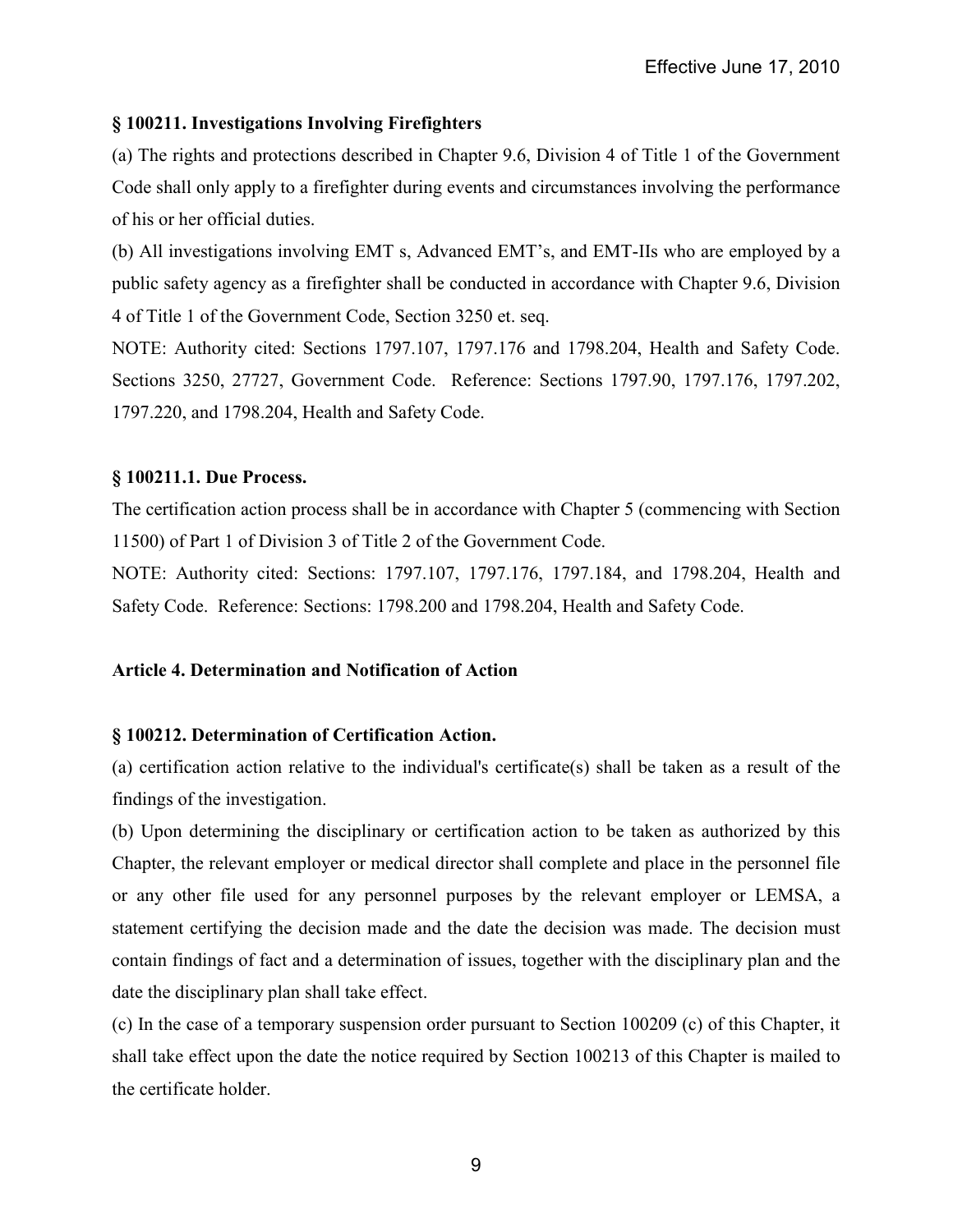(d) For all other certification actions, the effective date shall be thirty days from the date the notice is mailed to the applicant for, or holder of, a certificate unless another time is specified or an appeal is made.

NOTE: Authority cited: Sections 1797.107, 1797.176, 1797.184, and 1798.204, Health and Safety Code. Reference: Sections 1797.61, 1797.62, 1797.176, 1797.202, 1797.211, 1797.220, 1798, 1798.200 and 1798.204, Health and Safety Code.

## **§ 100213. Temporary Suspension Order.**

(a) A medical director may temporarily suspend a certificate prior to hearing if, the certificate holder has engaged in acts or omissions that constitute grounds for denial or revocation according to Section 100214.3 (c) and (d) of this Chapter and if in the opinion of the medical director permitting the certificate holder to continue to engage in certified activity would pose an imminent threat to the public health and safety.

(b) Prior to, or concurrent with, initiation of a temporary suspension order of a certificate pending hearing, the medical director shall consult with the relevant employer of the certificate holder.

 (c) The notice of temporary suspension pending hearing shall be served by registered mail or by personal service to the certificate holder immediately, but no longer than three (3) working days from making the decision to issue the temporary suspension. The notice shall include the allegations that allowing the certificate holder to continue to engage in certified activities would pose an imminent threat to the public health and safety.

(d) Within three (3) working days of the initiation of the temporary suspension by the LEMSA, the LEMSA and relevant employer shall jointly investigate the allegation in order for the LEMSA to make a determination of the continuation of the temporary suspension.

(1) All investigatory information, not otherwise protected by the law, held by the LEMSA and the relevant employer shall be shared between the parties via facsimile transmission or overnight mail relative to the decision to temporarily suspend.

(2) The LEMSA shall serve within fifteen (15) calendar days an accusation pursuant to Chapter 5 (commencing with Section 11500) of Part 1 of Division 3 of Title 2 of the Government Code (Administrative Procedures Act).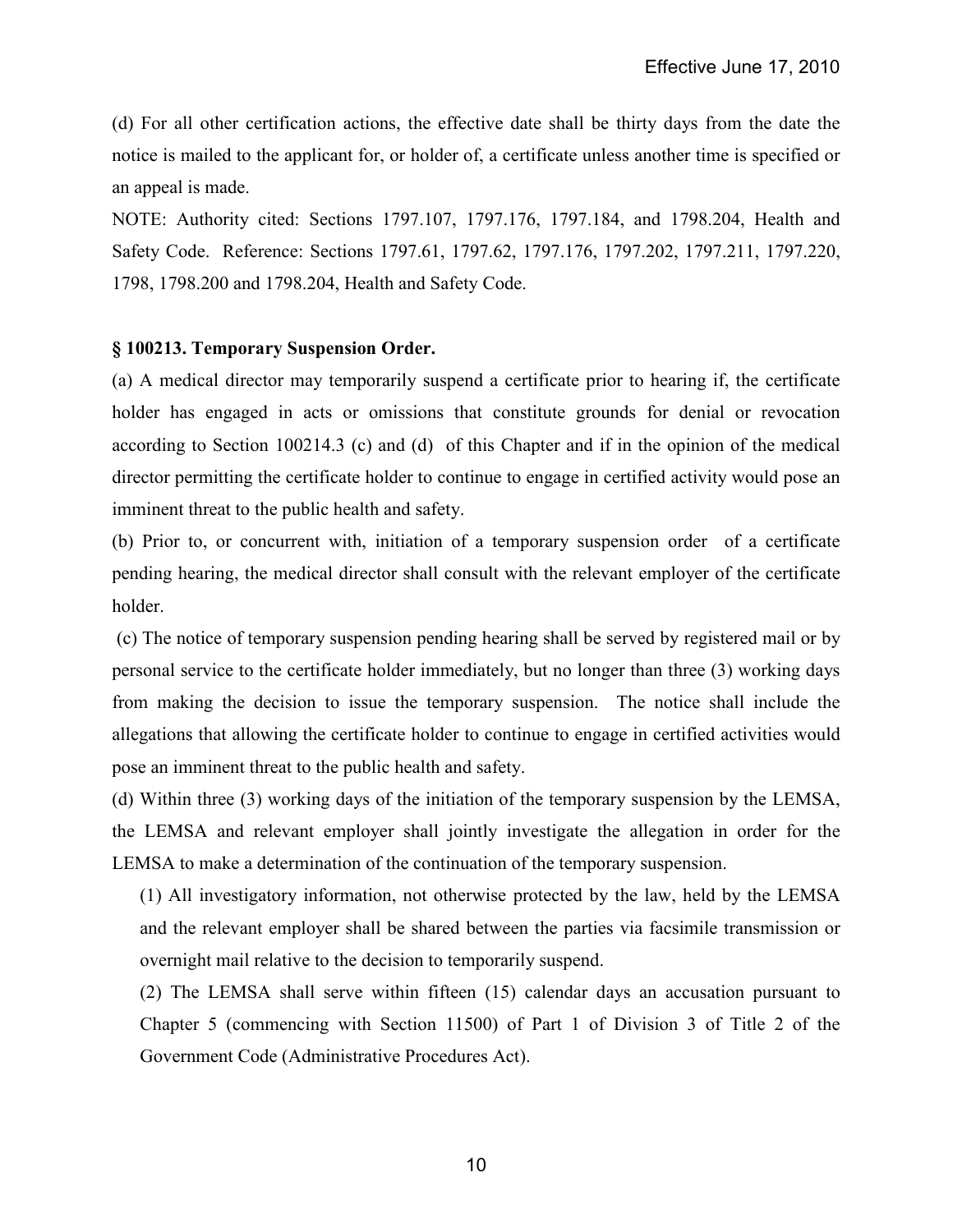(3) If the certificate holder files a Notice of Defense, the administrative hearing shall be held within thirty (30) calendar days of the LEMSA's receipt of the Notice of Defense.

(4) The temporary suspension order shall be deemed vacated if the LEMSA fails to serve an accusation within fifteen (15) calendar days or fails to make a final determination on the merits within fifteen (15) calendar days after the Administrative Law Judge (ALJ) renders a proposed decision.

NOTE: Authority cited: Sections 1797.107, 1797.176, 1797.184, and 1798.204, Health and Safety Code. Reference: Sections 1797.61, 1797.90, 1797.160, 1797.176, 1797.200, 1797.202, 1797.211, 1797.220, 1798, 1798.2, 1798.100, 1798.200, and 1798.204, Health and Safety Code.

## **§ 100214. Final Determination of Certification Action by the Medical Director**

Upon determination of certification action following an investigation, and appeal of certification action pursuant to Section 100211.1 of this Chapter, if the respondent so chooses, the medical director may take the following final actions on an EMT or Advanced EMT certificate:

- (a) Place the certificate holder on probation
- (b) Suspension
- (c) Denial
- (d) Revocation

Note: Reference: Section 1798.200, Health and Safety Code.

## **§ 100214.1. Placement of a Certificate Holder on Probation.**

Pursuant to Section 100207, the medical director may place a certificate holder on probation any time an infraction or performance deficiency occurs which indicates a need to monitor the certificate holder's conduct in the EMS system, in order to protect the public health and safety. The term of the probation and any conditions shall be in accordance with MDOs established by the Authority.. The medical director that placed the certificate holder on probation may revoke the EMT or Advanced EMT certificate if the certificate holder fails to successfully complete the terms of probation.

NOTE: Authority cited: Sections 1797.107, 1797.176 and 1798.204, Health and Safety Code. Reference: Sections 1797.61, 1797.176, 1797.202, 1797.184, 1797.220, 1798, 1798.200 and 1798.204, Health and Safety Code.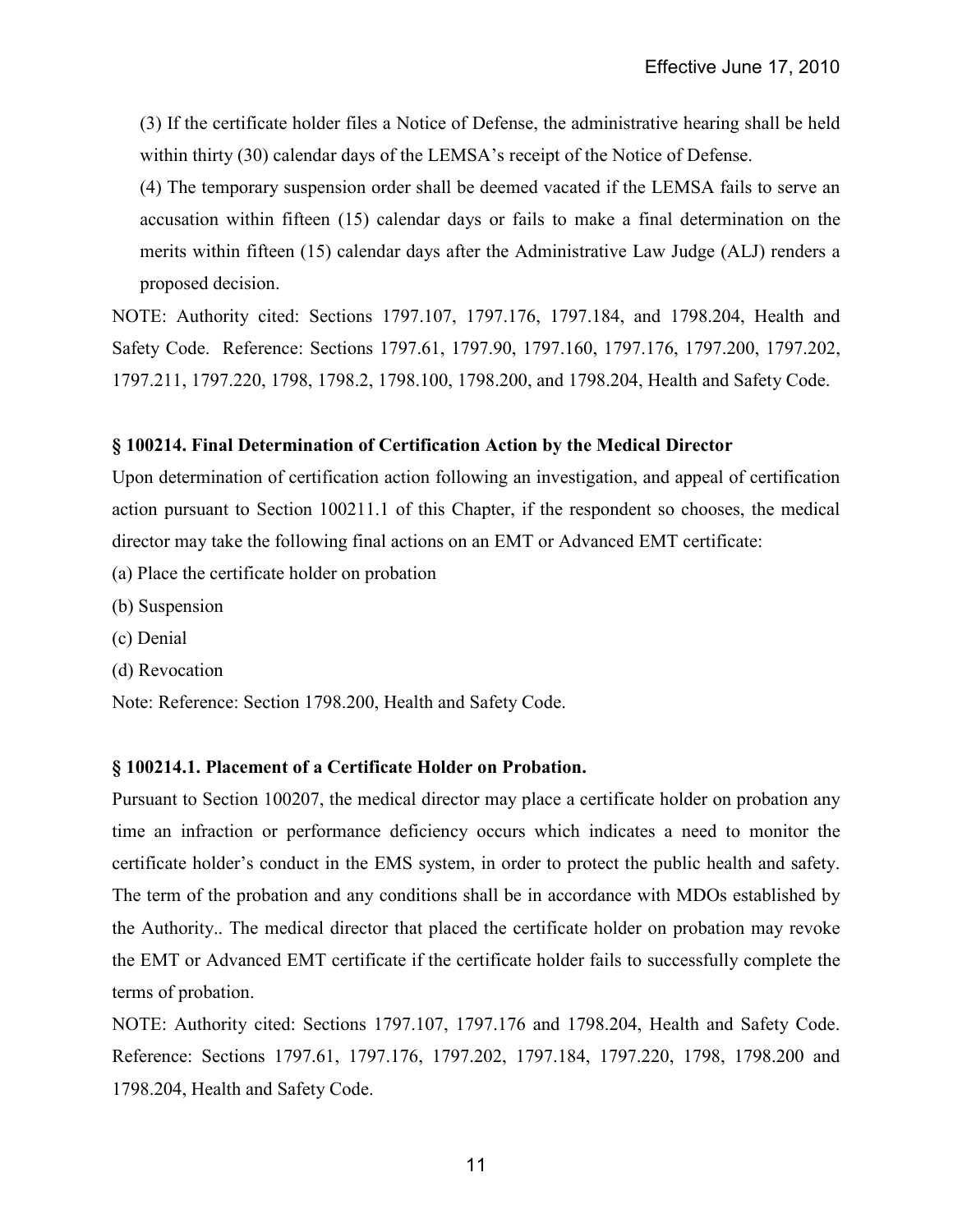## **§ 100214.2. Suspension of a Certificate.**

(a) The medical director may suspend an individual's EMT or Advanced EMT certificate for a specified period of time for disciplinary cause in order to protect the public health and safety.

(b) The term of the suspension and any conditions for reinstatement, shall be in accordance with MDOs established by the Authority.

(c) Upon the expiration of the term of suspension, the individual's certificate shall be reinstated only when all conditions for reinstatement have been met. The medical director shall continue the suspension until all conditions for reinstatement have been met.

(d) If the suspension period will run past the expiration date of the certificate, the EMT or Advanced EMT shall meet the recertification requirements for certificate renewal prior to the expiration date of the certificate.

NOTE: Authority cited: Sections 1797.107, 1797.175, 1797.176, 1797.184, and 1798.204, Health and Safety Code. Reference: Sections 1797.61, 1797.176, 1797.202, 1797.220, 1798, 1798.200, and 1798.204, Health and Safety Code.

## **§ 100214.3. Denial or Revocation of a Certificate.**

(a) A certifying entity, that is not a LEMSA, shall advise a certification or recertification applicant whose conduct indicates a potential for disciplinary cause, based on an investigation by the certifying entity prompted by a DOJ and/or FBI CORI, pursuant to Section 100210(a) of this Chapter, to apply to a LEMSA for certification or recertification.

(b) The medical director may deny or revoke any EMT or Advanced EMT certificate for disciplinary cause that have been investigated and verified by application of this Chapter.

(c) The medical director shall deny or revoke an EMT or Advanced EMT certificate if any of the following apply to the applicant:

(1) Has committed any sexually related offense specified under Section 290 of the Penal Code.

(2) Has been convicted of murder, attempted murder, or murder for hire.

(3) Has been convicted of two (2) or more felonies.

(4) Is on parole or probation for any felony.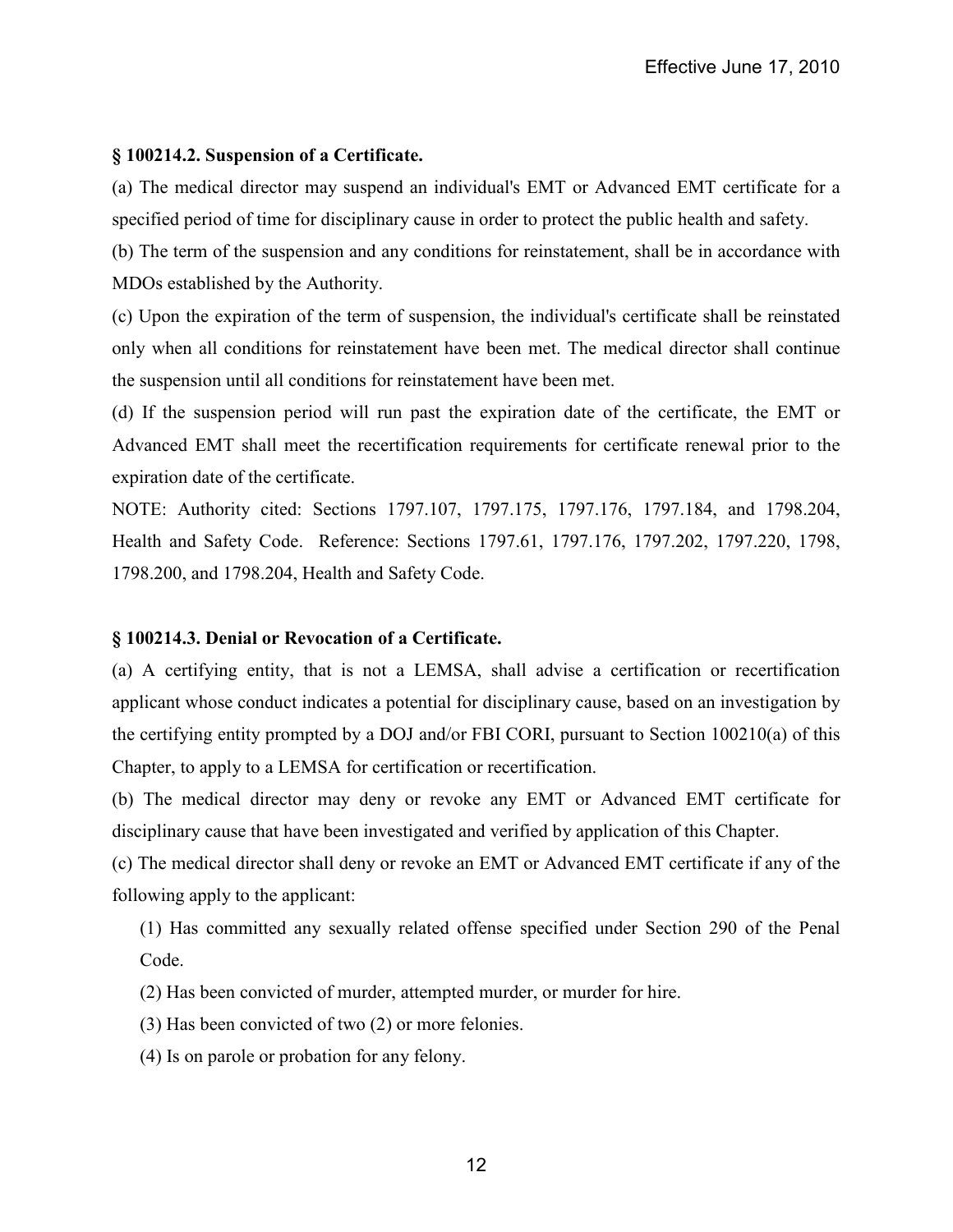(5) Has been convicted and released from incarceration for said offense during the preceding fifteen (15) years for the crime of manslaughter or involuntary manslaughter.

(6) Has been convicted and released from incarceration for said offense during the preceding ten (10) years for any offense punishable as a felony.

(7) Has been convicted of two (2) or more misdemeanors within the preceding five (5) years for any offense relating to the use, sale, possession, or transportation of narcotics or addictive or dangerous drugs.

(8) Has been convicted of two (2) or more misdemeanors within the preceding five (5) years for any offense relating to force, threat, violence, or intimidation.

(9) Has been convicted within the preceding five (5) years of any theft related misdemeanor.

(d) The medical director may deny or revoke an EMT or Advanced EMT certificate if any of the following apply to the applicant:

(1) Has committed any act involving fraud or intentional dishonesty for personal gain within the preceding seven (7) years.

(2) Is required to register pursuant to Section 11590 of the Health and Safety Code.

(e) Subsection (a) and (b) shall not apply to convictions that have been pardoned by the Governor, and shall only apply to convictions where the applicant/certificate holder was prosecuted as an adult. Equivalent convictions from other states shall apply to the type of offenses listed in (c) and (d). As used in this Section, "felony" or "offense punishable as a felony" refers to an offense for which the law prescribes imprisonment in the state prison as either an alternative or the sole penalty, regardless of the sentence the particular defendant received.

(f) This Section shall not apply to those EMT's, or EMT-IIs who obtain their California certificate prior to the effective date of this Section; unless:

(1) The certificate holder is convicted of any misdemeanor or felony after the effective date of this Section.

(2) The certificate holder committed any sexually related offense specified under Section 290 of the Penal Code.

(3) The certificate holder failed to disclose to the certifying entity any prior convictions when completing his/her application for initial EMT or Advanced EMT certification or certification renewal.

13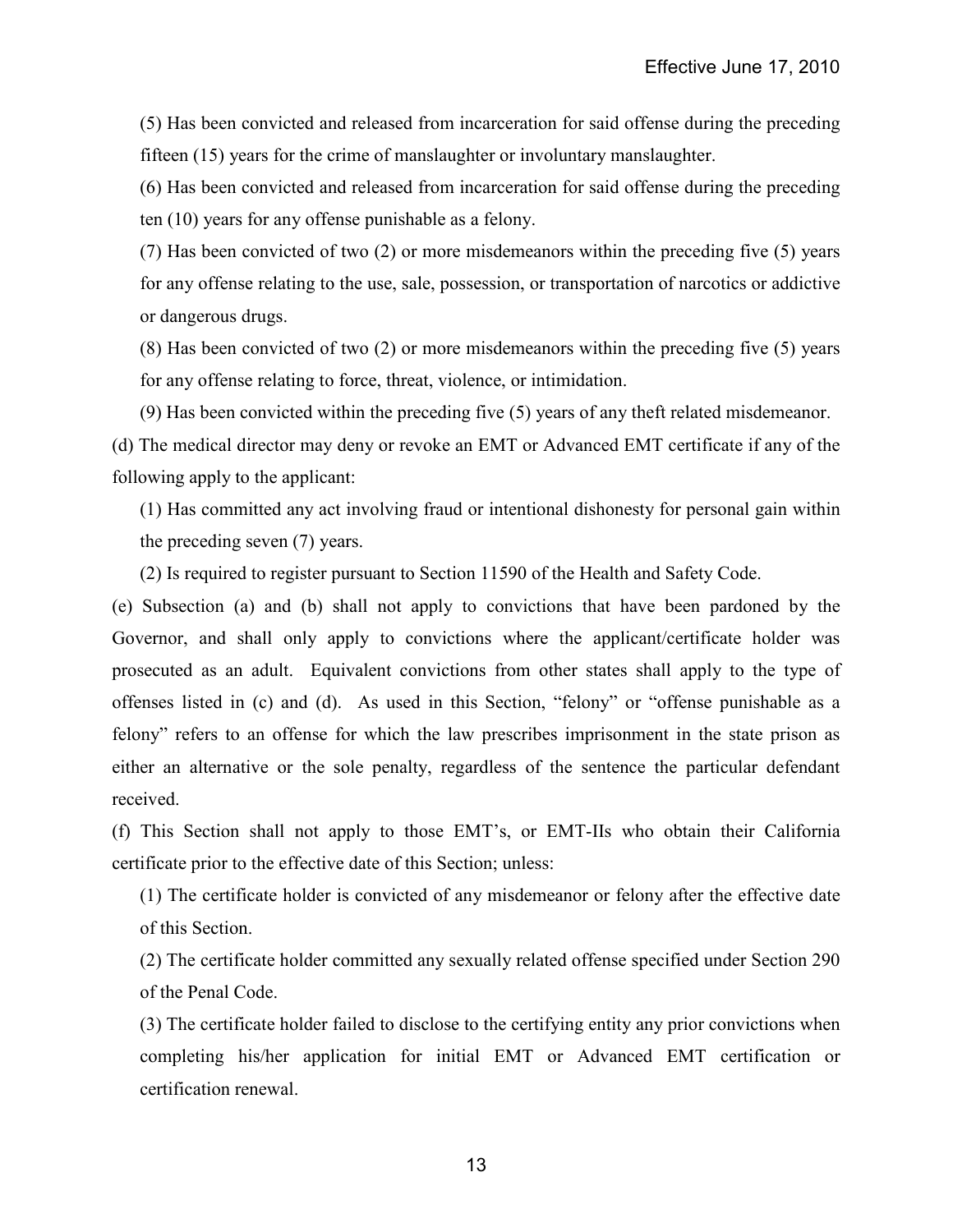(g) Nothing in this Section shall negate an individual's right to appeal a denial of an EMT or Advanced EMT certificate pursuant to this Chapter.

(h) Certification action by a medical director shall be valid statewide and honored by all certifying entities for a period of at least twelve (12) months from the effective date of the certification action. An EMT or Advanced EMT whose application was denied or an EMT or Advanced EMT whose certification was revoked by a medical director shall not be eligible for EMT or Advanced EMT application by any other certifying entity for a period of at least twelve *(*12) months from the effective date of the certification action. EMT's or Advanced EMT's whose certification is placed on probation must complete their probationary requirements with the LEMSA that imposed the probation.

Authority cited: Sections 1797.107, 1797.176, 1797.184, and 1798.204, Health and Safety Code, Section 11522, Government Code. Reference: Sections 1797.61, 1797.62, 1797.118, 1797.176, 1797.202, 1797.220, 1798, 1798.200, 1798.204, and 1797.216, Health and Safety Code.

## **§ 100215. Notification of Final Decision of Certification Action.**

(a) For the final decision of certification action, the medical director shall notify the applicant/certificate holder and his/her relevant employer(s) of the certification action within ten (10) working days after making the final determination.

(b) The notification of final decision shall be served by registered mail or personal service and shall include the following information:

(1) The specific allegations or evidence which resulted in the certification action;

(2) The certification action(s) to be taken, and the effective date(s) of the certification  $action(s)$ , including the duration of the action(s);

(3) Which certificate(s) the certification action applies to in cases of holders of multiple certificates;

(4) A statement that the certificate holder must report the certification action within ten (10) working days to any other LEMSA and relevant employer in whose jurisdiction s/he uses the certificate;

NOTE: Authority cited: Sections 1797.107, 1797.176, 1797.184, and 1798.204, Health and Safety Code. Reference: Sections 1797.61, 1797.160, 1797.176, 1797.202, 1797.217, 1797.220, 1798, 1798.200 and 1798.204, Health and Safety Code.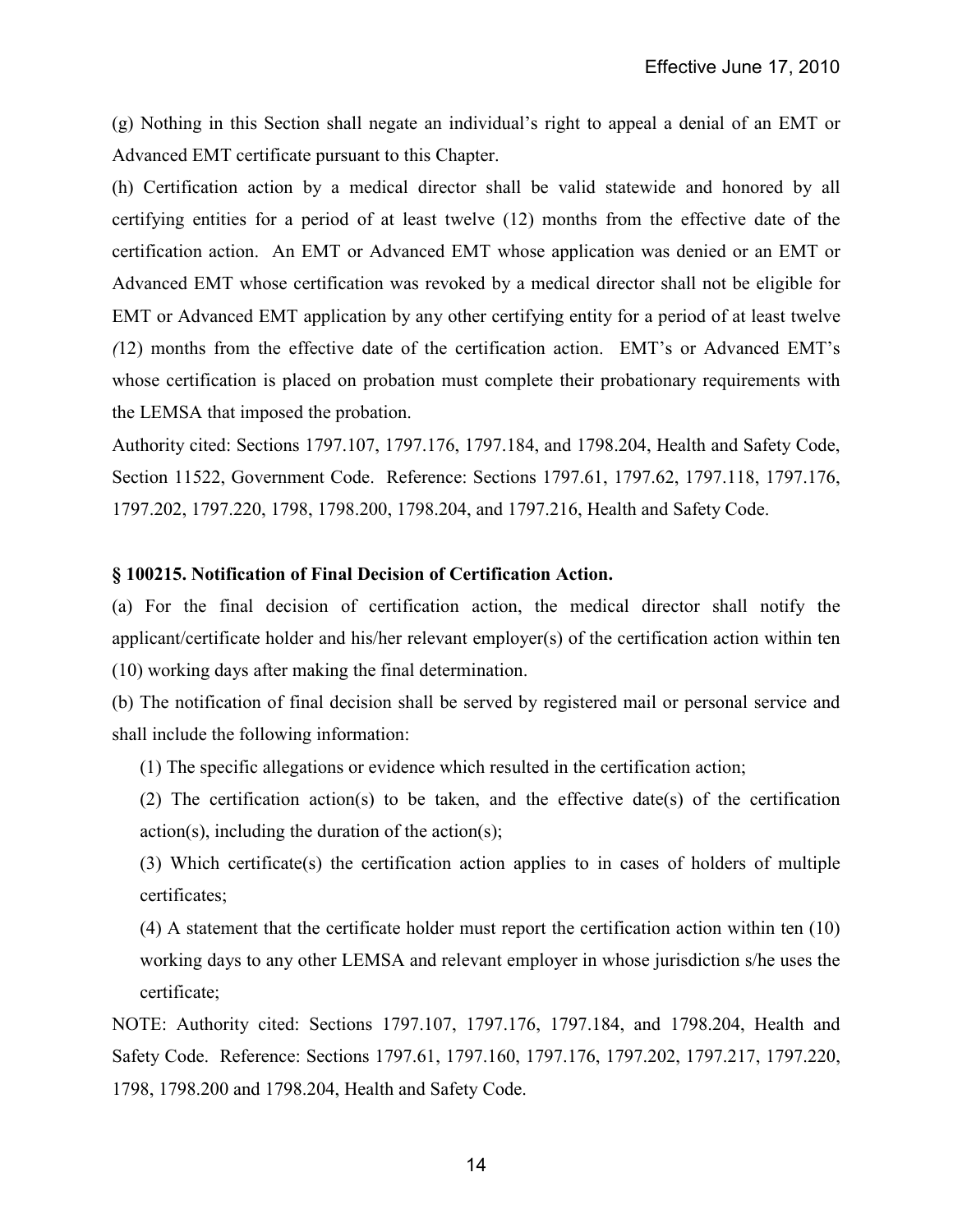## **Article 5. Local Responsibilities.**

#### **§ 100216. Development of Local Policies and Procedures.**

Each Relevant Employer, Certifying Entity and LEMSA shall develop and adopt policies and procedures for local implementation of the provisions of this Chapter. All local policies and procedures so adopted must be in accordance with these provisions and must address all of the requirements of this Chapter, as applicable.

Note: Authority cited: Sections 1797.107, 1797.176 and 1798.204, Health and Safety Code. Reference: Sections 1797.176, 1797.202, 1797.220, 1798. 1798.200 and 1798.204, Health and Safety Code.

## **§ 100217. Reimbursement for Administrative Law Judge Costs.**

(a) Actual fees paid by a LEMSA for the services of an ALJ, who is on the staff of the Office of Administrative Hearings, for disciplinary action appeals as required by this Chapter and in accordance with Chapter 5 (commencing with Section 11500) of Part 1 of Division 3 of Title 2 of the Government Code are eligible for reimbursement from the Emergency Medical Technician Certification Fund.

(1) Each LEMSA that has paid for the services of an ALJ under this section during the preceding fiscal year shall submit, to the Authority, copies of invoices for fees charged and proof of the actual amount paid according to the provisions of (a) (2) (A) of this section.

(2) The Authority shall reimburse the LEMSAs no more than the actual payment made for the ALJ in accordance with the following:

(A) Invoices for fees incurred between July 1 and June 30 shall be due at the Authority no later than August 31.

(B) The LEMSA has provided evidence of the costs to include an invoice, payment, the name and any other required identifying information for the emergency medical technician(s) whose disciplinary hearing was included in the costs.